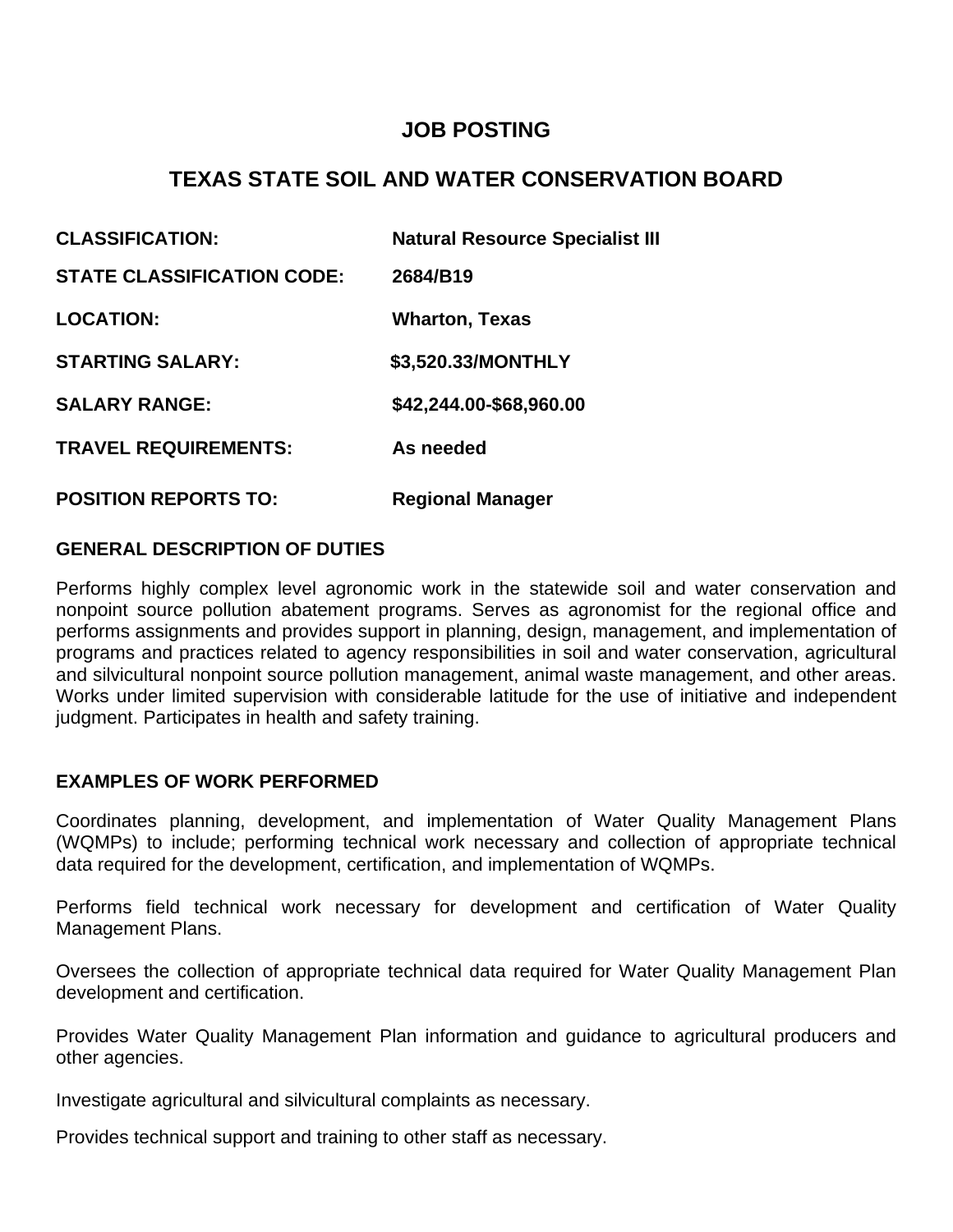Provides technical designs and layout of projects for implementation of Water Quality Management Plans.

Performs field technical work necessary for performance of annual status reviews of Water Quality Management Plans.

Performs field technical work necessary for performance of certification of implementation of practices.

Performs other duties as assigned.

## **EDUCATION AND EXPERIENCE**

Experience in fields of agronomy, agriculture, natural resources management, and/or environmental planning with extensive knowledge of animal waste management, grazing management and nutrient management. Graduation from an accredited four-year college or university with major course work in agronomy, natural resources, environmental science, environmental planning, agriculture, or a related field is generally preferred. Experience and education may be substituted for one another. Knowledge of ArcGIS or Q-GIS Geographic Information System (GIS) is preferred.

## **KNOWLEDGE, SKILLS, AND ABILITIES**

Incumbent must have extensive knowledge of crop and soil nutrients, animal waste management, fertilization. Must have a working knowledge of computers and appropriate software programs. Excellent communication skills are required. Ability to work in office environment as well as outdoors. Ability to work with agricultural producers, government agencies representatives, and the general public. Working knowledge of Natural Resources Conservation Service policies, as well as state and federal water quality laws. Must be able to safely accomplish moderate lifting (up to 30 lbs.) and sustained moderate physical activity. Must be able to safely and legally operate a motor vehicle.

## **REGISTRATION, CERTIFICATION, OR LICENSURE**

Incumbent must be able to successfully complete the requirements for the Texas Certified Nutrient Management Specialist as provided by Texas AgriLife Extension Service and USDA Natural Resources Conservation Service.

### **APPLICATION PROCESS**

A completed, signed State of Texas application for Employment is required for this position. Mail an original application to the address below. Resumes may be submitted but will not be accepted in lieu of the application. A State of Texas application for Employment may also be completed on the Workintexas website at http://www.workintexas.com

For additional information, visit our website at http://www.tsswcb.texas.gov or contact: Human Resource Department Texas State Soil and Water Conservation Board 1497 Country View Lane Temple, TX 76504-8806